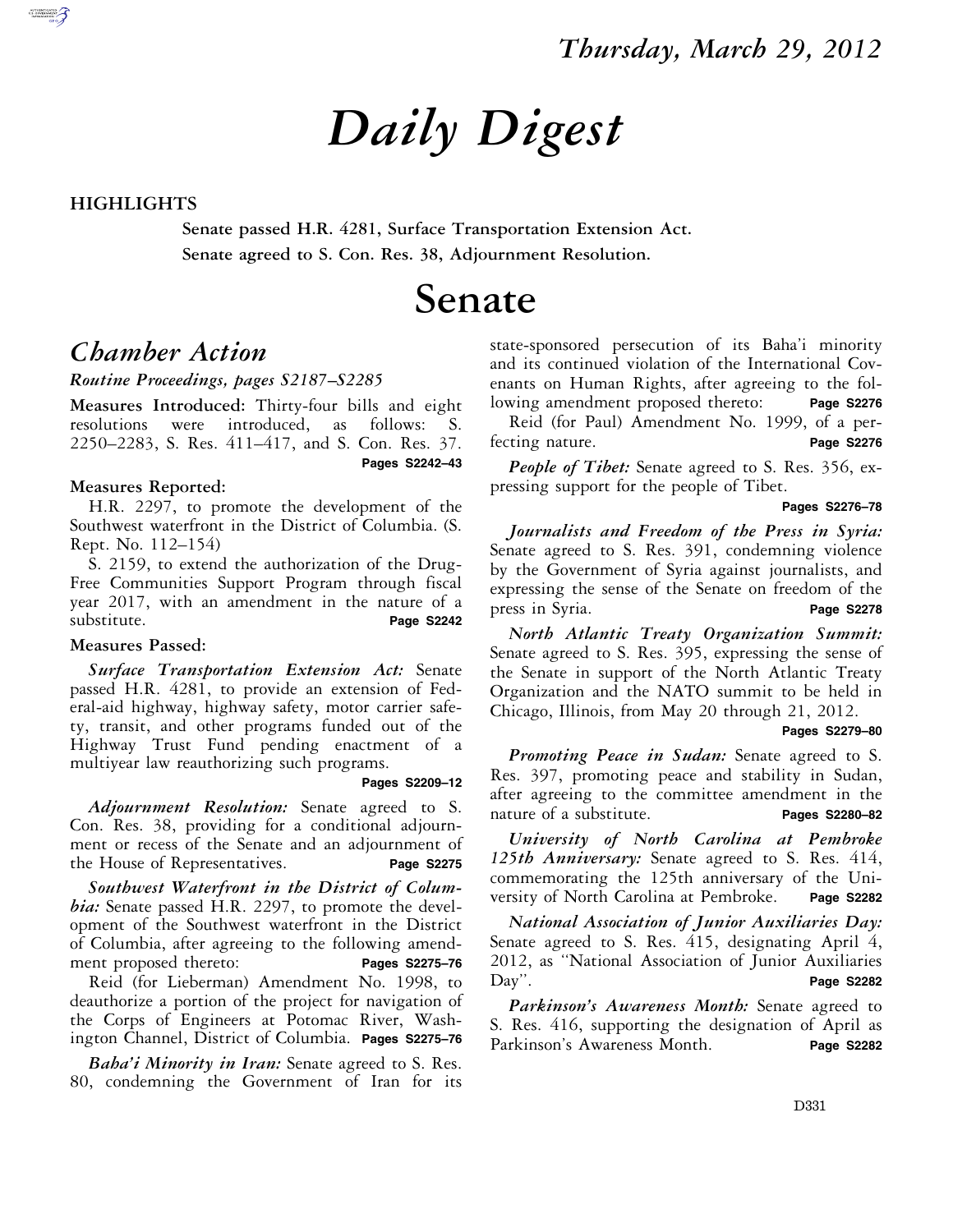### **Measures Considered:**

**Paying a Fair Share Act—Agreement:** Senate continued consideration of the motion to proceed to consideration of S. 2230, to reduce the deficit by imposing a minimum effective tax rate for high-income taxpayers. **Pages S2188–99, S2223–24**  A motion was entered to close further debate on

the motion to proceed to consideration of the bill, and, in accordance with the provisions of rule XXII of the Standing Rules of the Senate, and pursuant to the unanimous-consent agreement of Thursday, March 29, 2012, a vote on cloture will occur on Monday, April 16, 2012, when the Senate resumes legislative session immediately following the vote on the confirmation of the nomination of Stephanie Dawn Thacker, of West Virginia, to be United States Circuit Judge for the Fourth Circuit.

### **Pages S2223–24**

A unanimous-consent agreement was reached providing that Senate resume consideration of the motion to proceed to consideration of the bill at approximately 2 p.m., on Monday, April 16, 2012.

### **Page S2283**

**Oil Tax Subsidies:** Senate resumed consideration of S. 2204, to eliminate unnecessary tax subsidies and promote renewable energy and energy conservation, after agreeing to the motion to proceed, and taking action on the following amendments and motions proposed thereto: **Page S2199** 

Pending:

Reid Amendment No. 1968, to change the enactment date. **Page S2199** 

Reid Amendment No. 1969 (to Amendment No. 1968), of a perfecting nature. **Page S2199** 

Reid motion to commit the bill to the Committee on Finance with instructions, Reid Amendment No. 1970, to change the enactment date. **Page S2199** 

Reid Amendment No. 1971 (to (the instructions) Amendment No. 1970), of a perfecting nature.

Reid Amendment No. 1972 (to Amendment No. 1971), of a perfecting nature. **Page S2199** 

During consideration of this measure today, Senate also took the following action:

By 51 yeas to 47 nays (Vote No. 63), three-fifths of those Senators duly chosen and sworn, not having voted in the affirmative, Senate rejected the motion to close further debate on the bill. **Page S2199** 

**Signing Authority—Agreement:** A unanimousconsent agreement was reached providing that from Thursday, March 29, 2012 through Monday, April 16, 2012, the Majority Leader, Senator Webb and Senator Rockefeller be authorized to sign duly enrolled bills or joint resolutions. **Page S2282** 

**Authorizing Leadership to Make Appointments—Agreement:** A unanimous-consent agreement was reached providing that, notwithstanding the upcoming recess or adjournment of the Senate, the President of the Senate, the President Pro Tempore, and the Majority and Minority Leaders be authorized to make appointments to commissions, committees, boards, conferences, or interparliamentary conferences authorized by law, by concurrent action of the two Houses, or by order of the Senate.  **Page S2282** 

**Pro Forma Sessions—Agreement:** A unanimousconsent agreement was reached providing that when the Senate adjourns on Thursday, March 29, 2012, it convene for pro forma sessions only with no business conducted on the following dates and times and that following each pro forma session, the Senate adjourn until the next pro forma session: Monday, April 2, 2012 at 2 p.m., Thursday, April 5, 2012 at 11 a.m., Monday, April 9, 2012 at 10 a.m., Thursday, April 12, 2012 at 2 p.m.; and that the Senate adjourn on Thursday, April 12, 2012 until 2 p.m., on Monday, April 16, 2012, unless the Senate has received a message from the House of Representatives that it has adopted S. Con. Res. 38, and if the Senate has received such a message, the Senate stand adjourned until 2 p.m. on Monday, April 16, 2012, under the provisions of S. Con. Res. 38. **Page S2283** 

**Thacker Nomination—Agreement:** A unanimousconsent-time agreement was reached providing that at 4:30 p.m., on Monday, April 16, 2012, Senate begin consideration of the nomination of Stephanie Dawn Thacker, of West Virginia, to be United States Circuit Judge for the Fourth Circuit; that there be 60 minutes for debate equally divided in the usual form; that upon the use or yielding back of time, Senate vote without intervening action or debate, on confirmation of the nomination; and that no further motions be in order. **Page S2275** 

**Nominations Confirmed:** Senate confirmed the following nominations:

Phyllis Nichamoff Segal, of Massachusetts, to be a Member of the Board of Directors of the Corporation for National and Community Service for a term expiring October 6, 2013.

Lisa M. Quiroz, of New York, to be a Member of the Board of Directors of the Corporation for National and Community Service for a term expiring February 8, 2014.

Marguerite W. Kondracke, of Tennessee, to be a Member of the Board of Directors of the Corporation for National and Community Service for a term expiring June 10, 2014.

**Page S2199**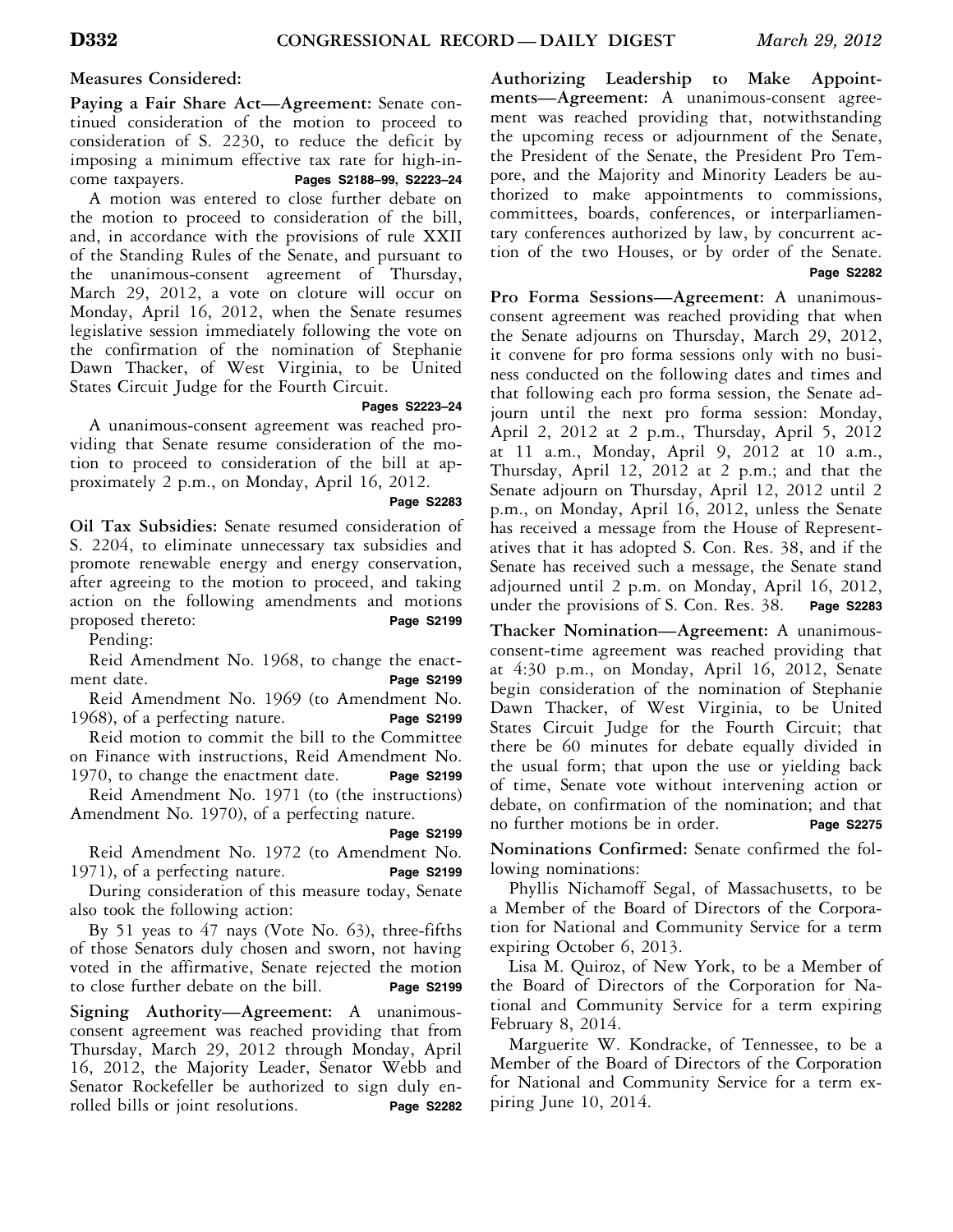Richard Christman, of Kentucky, to be a Member of the Board of Directors of the Corporation for National and Community Service for the remainder of the term expiring October 6, 2012.

Thomas M. Harrigan, of New York, to be Deputy Administrator of Drug Enforcement.

Jon D. Leibowitz, of Maryland, to be a Federal Trade Commissioner for a term of seven years from September 26, 2010.

Deepa Gupta, of Illinois, to be a Member of the National Council on the Arts for a term expiring September 3, 2016.

Anuj Chang Desai, of Wisconsin, to be a Member of the Foreign Claims Settlement Commission of the United States for the term expiring September 30, 2011.

Anuj Chang Desai, of Wisconsin, to be a Member of the Foreign Claims Settlement Commission of the United States for the term expiring September 30, 2014.

Dennis J. Erby, of Mississippi, to be United States Marshal for the Northern District of Mississippi for the term of four years.

Kathleen Kerrigan, of Massachusetts, to be a Judge of the United States Tax Court for the term of fifteen years.

Christopher Merrill, of Iowa, to be a Member of the National Council on the Humanities for a term expiring January 26, 2016.

Martin J. Gruenberg, of Maryland, to be a Member of the Board of Directors of the Federal Deposit Insurance Corporation for a term expiring December 27, 2018.

Gregory K. Davis, of Mississippi, to be United States Attorney for the Southern District of Mississippi for the term of four years.

Thomas J. Curry, of Massachusetts, to be Comptroller of the Currency for a term of five years.

Mary John Miller, of Maryland, to be an Under Secretary of the Treasury.

Charles DeWitt McConnell, of Ohio, to be an Assistant Secretary of Energy (Fossil Energy).

Michael A. Hammer, of the District of Columbia, to be an Assistant Secretary of State (Public Affairs).

Stephanie Orlando, of New York, to be a Member of the National Council on Disability for the remainder of the term expiring September 17, 2011.

Stephanie Orlando, of New York, to be a Member of the National Council on Disability for a term expiring September 17, 2014.

Bruce J. Sherrick, of Illinois, to be a Member of the Board of Directors of the Federal Agricultural Mortgage Corporation.

Chester John Culver, of Iowa, to be a Member of the Board of Directors of the Federal Agricultural Mortgage Corporation.

Maureen K. Ohlhausen, of Virginia, to be a Federal Trade Commissioner for a term of seven years from September 26, 2011.

David T. Danielson, of California, to be an Assistant Secretary of Energy (Energy Efficiency and Renewable Energy).

LaDoris Guess Harris, of Georgia, to be Director of the Office of Minority Economic Impact, Department of Energy.

Michael E. Horowitz, of Maryland, to be Inspector General, Department of Justice.

Gregory Howard Woods, of New York, to be General Counsel of the Department of Energy.

Eduardo Arriola, of Florida, to be a Member of the Board of Directors of the Inter-American Foundation for a term expiring October 6, 2016.

J. Kelly Ryan, of Maryland, to be a Member of the Board of Directors of the Inter-American Foundation for the remainder of the term expiring September 20, 2012.

James R. Hannah, of Arkansas, to be a Member of the Board of Directors of the State Justice Institute for a term expiring September 17, 2013.

Daniel J. Becker, of Utah, to be a Member of the Board of Directors of the State Justice Institute for a term expiring September 17, 2013.

Catherine Allgor, of California, to be a Member of the Board of Trustees of the James Madison Memorial Fellowship Foundation for a term expiring September 27, 2014.

David J. McMillan, of Minnesota, to be a Member of the Advisory Board of the Saint Lawrence Seaway Development Corporation.

Wenona Singel, of Michigan, to be a Member of the Advisory Board of the Saint Lawrence Seaway Development Corporation.

Michael James Warren, of the District of Columbia, to be a Member of the Board of Directors of the Overseas Private Investment Corporation for a term expiring December 17, 2014.

Kathryn Keneally, of New York, to be an Assistant Attorney General.

Alastair M. Fitzpayne, of Maryland, to be a Deputy Under Secretary of the Treasury.

Maurice A. Jones, of Virginia, to be Deputy Secretary of Housing and Urban Development.

Gary Blumenthal, of Massachusetts, to be a Member of the National Council on Disability for a term expiring September 17, 2013.

Earl W. Gast, of California, to be an Assistant Administrator of the United States Agency for International Development.

Roberta S. Jacobson, of Maryland, to be an Assistant Secretary of State (Western Hemisphere Affairs).

Elizabeth M. Cousens, of Washington, to be Representative of the United States of America on the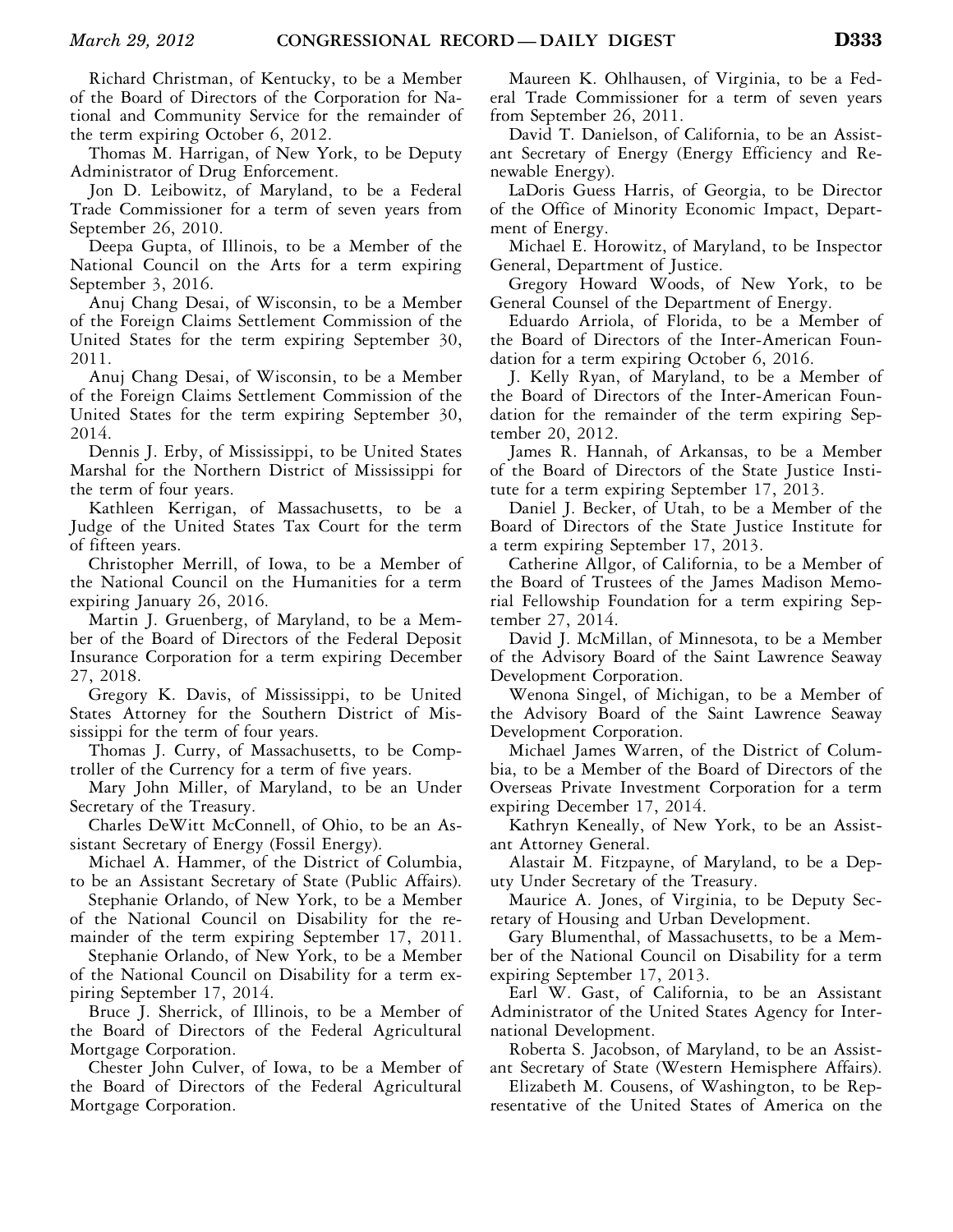Economic and Social Council of the United Nations, with the rank of Ambassador.

Elizabeth M. Cousens, of Washington, to be an Alternate Representative of the United States of America to the Sessions of the General Assembly of the United Nations, during her tenure of service as Representative of the United States of America on the Economic and Social Council of the United Nations.

Wendy M. Spencer, of Florida, to be Chief Executive Officer of the Corporation for National and Community Service.

Gina K. Abercrombie-Winstanley, of Ohio, to be Ambassador to the Republic of Malta.

Julissa Reynoso, of New York, to be Ambassador to the Oriental Republic of Uruguay.

Robert E. Whitehead, of Florida, to be Ambassador to the Togolese Republic.

Thomas Hoenig, of Missouri, to be a Member of the Board of Directors of the Federal Deposit Insurance Corporation for a term of six years.

Rebecca M. Blank, of Maryland, to be Deputy Secretary of Commerce.

Larry Leon Palmer, of Georgia, to be Ambassador to Barbados, and to serve concurrently and without additional compensation as Ambassador to St. Kitts and Nevis, Saint Lucia, Antigua and Barbuda, the Commonwealth of Dominica, Grenada, and Saint Vincent and the Grenadines.

Anne Claire Richard, of New York, to be an Assistant Secretary of State (Population, Refugees, and Migration).

Tara D. Sonenshine, of Maryland, to be Under Secretary of State for Public Diplomacy.

Margaret Ann Sherry, of Virginia, to be Chief Financial Officer, Department of Homeland Security.

Frederick D. Barton, of Maine, to be an Assistant Secretary of State (Conflict and Stabilization Operations).

Frederick D. Barton, of Maine, to be Coordinator for Reconstruction and Stabilization.

Jonathan Don Farrar, of California, to be Ambassador to the Republic of Panama.

Phyllis Marie Powers, of Virginia, to be Ambassador to the Republic of Nicaragua.

William E. Todd, of Virginia, to be Ambassador to the Kingdom of Cambodia.

Jacob Walles, of Delaware, to be Ambassador to the Tunisian Republic.

Nancy J. Powell, of Iowa, to be Ambassador to India.

Linda Thomas-Greenfield, of Louisiana, to be Director General of the Foreign Service.

Pamela A. White, of Maine, to be Ambassador to the Republic of Haiti.

John Christopher Stevens, of California, to be Ambassador to Libya.

Tracey Ann Jacobson, of the District of Columbia, to be Ambassador to the Republic of Kosovo.

Christy L. Romero, of Virginia, to be Special Inspector General for the Troubled Asset Relief Program. (Prior to this action, Committee on Homeland Security and Governmental Affairs was discharged from further consideration.)

Jeremiah O'Hear Norton, of Virginia, to be a Member of the Board of Directors of the Federal Deposit Insurance Corporation for the remainder of the term expiring July 15, 2013.

Kenneth Merten, of Virginia, to be Ambassador to the Republic of Croatia.

Mark A. Pekala, of Maryland, to be Ambassador to the Republic of Latvia.

Richard B. Norland, of Iowa, to be Ambassador to Georgia.

Jeffrey D. Levine, of California, to be Ambassador to the Republic of Estonia.

4 Coast Guard nominations in the rank of admiral. (Prior to this action, Committee on Commerce, Science, and Transportation was discharged from further consideration.)

Routine lists in the Coast Guard. (Prior to this action, Committee on Commerce, Science, and Transportation was discharged from further consideration.)

Routine lists in the Foreign Service.

### **Pages S2272–74, S2283–85**

**Nominations Received:** Senate received the following nominations:

Patrick A. Miles, Jr., of Michigan, to be United States Attorney for the Western District of Michigan for the term of four years.

Danny Chappelle Williams, Sr., of Oklahoma, to be United States Attorney for the Northern District of Oklahoma for the term of four years.

Patrick J. Wilkerson, of Oklahoma, to be United States Marshal for the Eastern District of Oklahoma for the term of four years.

Yvonne Brathwaite Burke, of California, to be a Director of the Amtrak Board of Directors for a term of five years.

Patricia K. Falcone, of California, to be an Associate Director of the Office of Science and Technology Policy.

Douglas M. Griffiths, of Texas, to be Ambassador to the Republic of Mozambique.

Maria Rosario Jackson, of California, to be a Member of the National Council on the Arts for a term expiring September 3, 2016. **Page S2283** 

| Messages from the House:      | Pages S2238-39 |
|-------------------------------|----------------|
| Measures Referred:            | Page S2239     |
| Measures Read the First Time: | Page S2239     |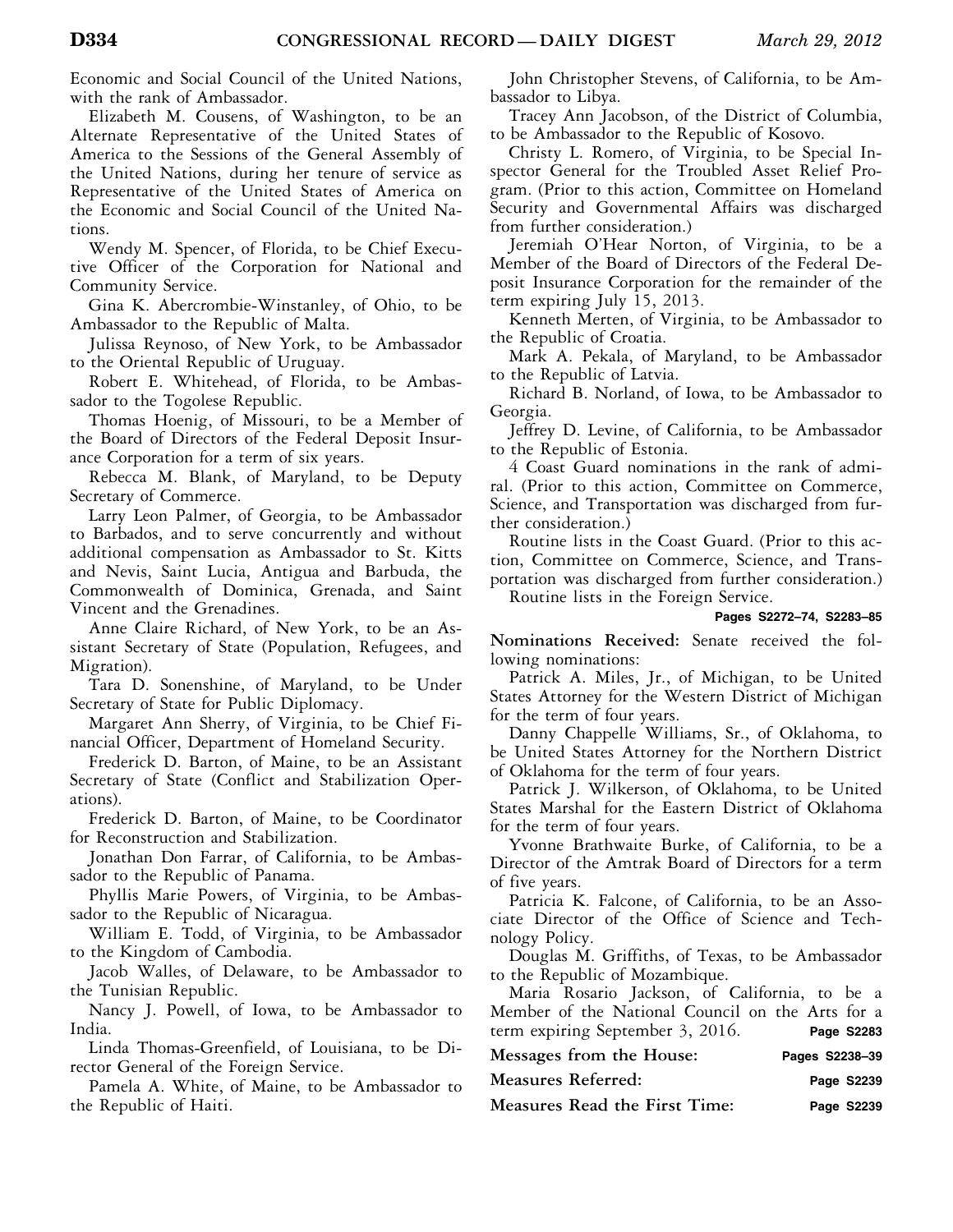| <b>Executive Communications:</b>            | Pages S2239-41 |  |  |  |
|---------------------------------------------|----------------|--|--|--|
| <b>Petitions and Memorials:</b>             | Page S2241     |  |  |  |
| <b>Executive Reports of Committees:</b>     | Page S2242     |  |  |  |
| <b>Additional Cosponsors:</b>               | Pages S2243-46 |  |  |  |
| Statements on Introduced Bills/Resolutions: |                |  |  |  |
|                                             | Pages S2246-71 |  |  |  |
| <b>Additional Statements:</b>               | Pages S2235-38 |  |  |  |
|                                             |                |  |  |  |

**Amendments Submitted: Page S2272 Authorities for Committees to Meet: Page S2272** 

**Privileges of the Floor: Page S2272** 

**Record Votes:** One record vote was taken today. (Total—63) **Page S2199** 

**Adjournment:** Senate convened at 9:30 a.m. and adjourned, pursuant to the provisions of S. Con. Res. 38, at 6:26 p.m., until 2 p.m. on Monday, April 2, 2012 (Unless the Senate has received a message from the House of Representatives that the House has adopted S. Con. Res. 38, Adjournment Resolution. And if the Senate has received such a message, the Senate stand adjourned until 2 p.m., on Monday, April 16, 2012.) (For Senate's program, see the remarks of the Majority Leader in today's Record on page S2283.)

### *Committee Meetings*

*(Committees not listed did not meet)* 

### **APPROPRIATIONS: DEPARTMENT OF AGRICULTURE**

*Committee on Appropriations:* Subcommittee on Agriculture, Rural Development, Food and Drug Administration, and Related Agencies concluded a hearing to examine proposed budget estimates for fiscal year 2013 for the Department of Agriculture, after receiving testimony from Thomas Vilsack, Secretary of Agriculture.

### **NOMINATIONS**

*Committee on Armed Services:* Committee concluded a hearing to examine the nominations of Frank Kendall III, of Virginia, to be Under Secretary for Acquisition, Technology, and Logistics, and James N. Miller, Jr., of Virginia, to be Under Secretary for Policy, who were both introduced by Senator Reed, Erin C. Conaton, of the District of Columbia, to be Under Secretary for Personnel and Readiness, who was introduced by Representative Hoyer, Jessica Lynn Wright, of Pennsylvania, and Katharina G. McFarland, of Virginia, both to be an Assistant Secretary, and Heidi Shyu, of California, to be an Assistant Secretary of the Army, all of the Department

of Defense, after the nominees testified and answered questions in their own behalf.

### **BUSINESS MEETING**

*Committee on Banking, Housing, and Urban Affairs:*  Committee ordered favorably reported the nominations of Jerome H. Powell, of Maryland, and Jeremy C. Stein, of Massachusetts, both to be a Member of the Board of Governors of the Federal Reserve System, Jeremiah O'Hear Norton, of Virginia, to be a Member of the Board of Directors of the Federal Deposit Insurance Corporation, and Richard B. Berner, of Massachusetts, to be Director, Office of Financial Research, and Christy L. Romero, of Virginia, to be Special Inspector General for the Troubled Asset Relief Program, both of the Department of the Treasury.

### **SAFE AND EFFICIENT MOBILE PAYMENTS**

*Committee on Banking, Housing, and Urban Affairs:*  Committee concluded a hearing to examine developing the framework for safe and efficient mobile payments, after receiving testimony from Sandra F. Braunstein, Director, Division of Consumer and Community Affairs, Board of Governors of the Federal Reserve System; and Kenneth C. Montgomery, First Vice President and Chief Operating Officer, Federal Reserve Bank of Boston.

### **FUEL PRICE TRENDS**

*Committee on Energy and Natural Resources:* Committee concluded a hearing to examine current and nearterm future price expectations and trends for motor gasoline and other refined petroleum fuels, after receiving testimony from Howard Gruenspecht, Acting Administrator, U.S. Energy Information Administration, Department of Energy; Daniel Yergin, IHS Cambridge Energy Research Associates, and Frank A. Verrastro, Center for Strategic and International Studies (CSIS), both of Washington, D.C.; and Paul Horsnell, Barclays, London, United Kingdom.

### **NIGERIA**

*Committee on Foreign Relations:* Subcommittee on African Affairs concluded a hearing to examine Nigeria, focusing on security, governance, and trade, after receiving testimony from Johnnie Carson, Assistant Secretary of State for African Affairs; Sharon Cromer, Senior Deputy Assistant Administrator for Africa, U.S. Agency for International Development; and Paul Marin, Regional Director, Sub-Saharan Africa, U.S. Trade and Development Agency.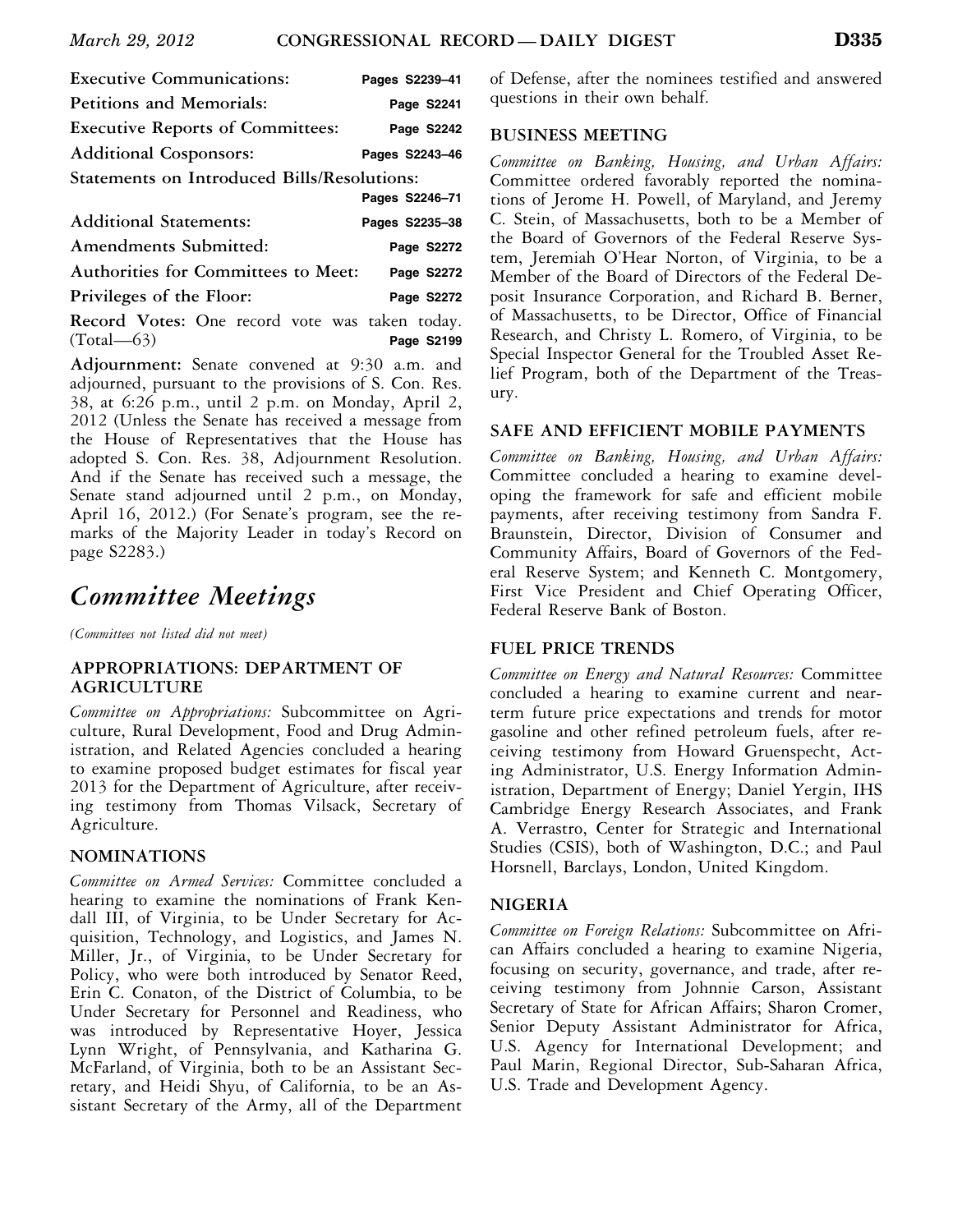### **GOVERNMENT CONTRACTORS**

*Committee on Homeland Security and Governmental Affairs:* Ad Hoc Subcommittee on Contracting Oversight concluded a hearing to examine contractors, focusing on how much they are costing the government, after receiving testimony from Jay D. Aronowitz, Deputy Assistant Secretary of the Army for Force Management, Manpower and Resources, Department of Defense; Debra M. Tomchek, Executive Director, Balanced Workforce Program Management Office, Department of Homeland Security; and Charles D. Grimes III, Chief Operating Officer, U.S. Office of Personnel Management.

### **FOOD AND DRUG ADMINISTRATION**

*Committee on Health, Education, Labor, and Pensions:*  Committee concluded a hearing to examine Food and Drug Administration (FDA) user fee agreements, focusing on strengthening FDA and the medical products industry for the benefit of patients, after receiving testimony from Janet Woodcock, Director, Center for Drug Evaluation and Research, and Jeffrey Shuren, Director, Center for Devices and Radiological Health, both of the Food and Drug Administration, Department of Health and Human Services; and David E. Wheadon, Pharmaceutical Research and Manufacturers of America, Sara Radcliffe, Biotechnology Industry Organization, David R. Gaugh, Generic Pharmaceutical Association, David Nexon, Advanced Medical Technology Association, and Allan Coukell, Pew Health Group, all of Washington, D.C.

### **BUSINESS MEETING**

*Committee on the Judiciary:* Committee ordered favorably reported the following business items:

S. 2159, to extend the authorization of the Drug-Free Communities Support Program through fiscal year 2017, with an amendment in the nature of a substitute; and

The nominations of Richard Gary Taranto, of Maryland, to be United States Circuit Judge for the Federal Circuit, Robin S. Rosenbaum, to be United

States District Judge for the Southern District of Florida, Gershwin A. Drain, to be United States District Judge for the Eastern District of Michigan, and Gregory K. Davis, to be United States Attorney for the Southern District of Mississippi, Department of Justice.

### **FEDERAL ELECTION CAMPAIGN ACT**

*Committee on Rules and Administration:* Committee concluded a hearing to examine S. 2219, to amend the Federal Election Campaign Act of 1971 to provide for additional disclosure requirements for corporations, labor organizations, Super PACs and other entities, after receiving testimony from Fred Wertheimer, Democracy 21, Washington, D.C.; David Keating, Center for Competitive Politics, Alexandria, Virginia; and Richard L. Hasen, University of California Irvine School of Law.

### **SMALL BUSINESS ADMINISTRATION BUDGET**

*Committee on Small Business and Entrepreneurship:* Committee concluded a hearing to examine the President's proposed budget request for fiscal year 2013 for the Small Business Administration, after receiving testimony from Karen G. Mills, Administrator, Peggy E. Gustafson, Inspector General, and Winslow Sargeant, Chief Counsel for Advocacy, Office of Advocacy, all of the Small Business Administration; William B. Shear, Director, Financial Markets and Community Investment, Government Accountability Office; Ridgely Evers, SCORE, Healdsburg, California; Christopher G. Hurn, Mercantile Capital Corporation, Orlando, Florida; and Anthony Wilkinson, National Association of Government Guaranteed Lenders, Stillwater, Oklahoma.

### **INTELLIGENCE**

*Select Committee on Intelligence:* Committee held closed hearings on intelligence matters, receiving testimony from officials of the intelligence community.

Committee recessed subject to the call.

### hise of Representative **House of Representatives**

### *Chamber Action*

**Public Bills and Resolutions Introduced:** 49 public bills, H.R. 4295–4343; and 13 resolutions, H.J. Res. 107; H. Con. Res. 115; and H. Res. 602–611, were introduced. **Pages H1803-05** 

### **Additional Cosponsors: Pages H1807–08**

**Report Filed:** A report was filed today as follows: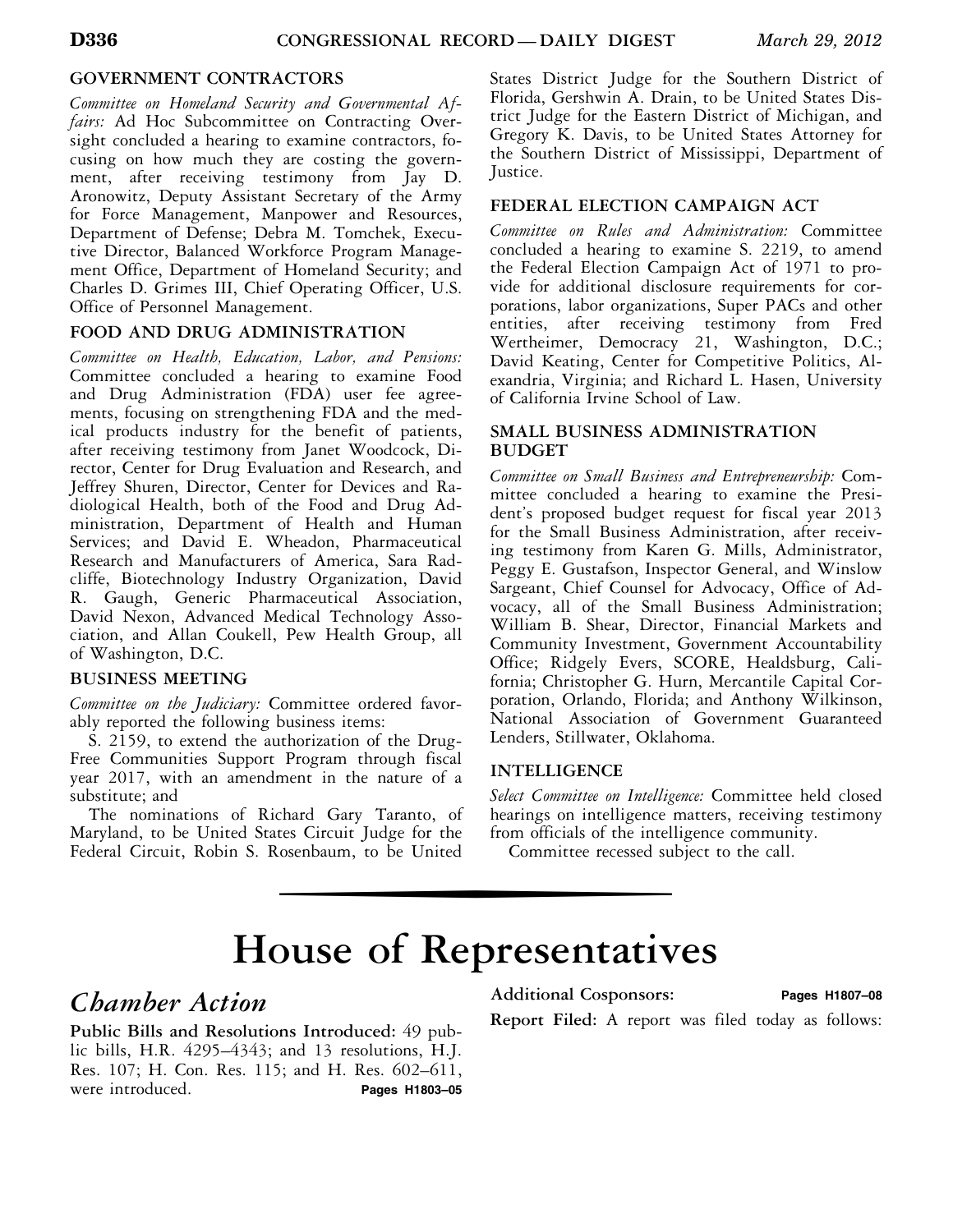H.R. 2309, to restore the financial solvency of the United States Postal Service and to ensure the efficient and affordable nationwide delivery of mail, with an amendment (H. Rept. 112–363, Pt. 2).

### **Page H1803**

**Speaker:** Read a letter from the Speaker wherein he appointed Representative Bass (NH) to act as Speaker pro tempore for today. **Page H1743** 

**Surface Transportation Extension Act of 2012:**  The House passed H.R. 4281, to provide an extension of Federal-aid highway, highway safety, motor carrier safety, transit, and other programs funded out of the Highway Trust Fund pending enactment of a multiyear law reauthorizing such programs, by a yeaand-nay vote of 266 yeas to 158 nays, Roll No. 147.

|  |  | Pages H1751-62 |
|--|--|----------------|

H. Res. 600, the rule providing for consideration of the bill, was agreed to by voice vote after the previous question was ordered by a yea-and-nay vote of 237 yeas to 178 nays, Roll No. 146. **Pages H1744–51** 

**Suspension—Failed:** The House failed to agree to suspend the rules and pass the following measure which was debated on March 27th:

*Surface Transportation Extension Act of 2012:*  H.R. 4239, amended, to provide an extension of Federal-aid highway, highway safety, motor carrier safety, transit, and other programs funded out of the Highway Trust Fund pending enactment of a multiyear law reauthorizing such programs.

### **Pages H1775–76**

Agreed by unanimous consent that the ordering of the yeas and nays on the motion that the House suspend the rules and pass H.R. 4239, as amended, be vacated to the end that the Chair put the question de novo. **Pages H1775–76** 

**Establishing the budget for the United States Government for fiscal year 2013 and setting forth appropriate budgetary levels for fiscal years 2014 through 2022:** The House agreed to H. Con. Res. 112, to establish the budget for the United States Government for fiscal year 2013 and setting forth appropriate budgetary levels for fiscal years 2014 through 2022, by a yea-and-nay vote of 228 yeas to 191 nays, Roll No. 151. Consideration of the measure began yesterday, March 28th.

Rejected:

Honda amendment in the nature of a substitute

 **Pages H1762–75, H1776–95** 

(No. 4 printed in H. Rept.  $112-423$ ) that was debated yesterday that sought to provide for deficit reduction and job creation that protects the social safety net (by a recorded vote of 78 ayes to 346 noes, Roll No. 148); **Pages H1762–63** 

Garrett amendment in the nature of a substitute (No. 5 printed in H. Rept. 112–423) that sought to make reforms to several federal programs, freeze spending at \$931 billion until the federal budget is balanced, and balance the budget by 2017 (by a recorded vote of 136 ayes to 285 noes with 3 answering ''present'', Roll No. 149); and **Pages H1763–75** 

Van Hollen amendment in the nature of a substitute (No. 6 printed in H. Rept. 112–423) that sought to emphasize job creation, protect Medicare beneficiaries, and end additional tax breaks for special interests and the wealthiest Americans by including a number of job-creation initiatives, preserving the Medicare guarantee, and extending tax relief for the middle-class. Would also have set discretionary spending at the Budget Control Act levels and use alternative savings to replace that law's future sequesters (by a recorded vote of 163 ayes to 262 noes, Roll No. 150). **Pages H1776–89** 

H. Res. 597, the rule providing for consideration of the concurrent resolution, was agreed to yesterday, March 28th.

**Meeting Hour:** Agreed that when the House adjourns today, it adjourn to meet at 11 a.m. tomorrow, March 30th; when the House adjourns on that day, it adjourn to meet at 11 a.m. on Tuesday, April 3rd; when the House adjourns on that day, it adjourn to meet at 11 a.m. on Friday, April 6th; when the House adjourns on that day, it adjourn to meet at 10 a.m. on Tuesday, April 10th; when the House adjourns on that day, it adjourn to meet at 2 p.m. on Friday, April 13th; and when the House adjourns on that day, it adjourn to meet at 2 p.m. on Monday, April 16th. **Page H1795** 

**Public Interest Declassification Board—Reappointment:** Read a letter from Representative Pelosi, Minority Leader, in which she reappointed Mr. David E. Skaggs of Longmont, Colorado to the Public Interest Declassification Board. Page H1795

**Senate Message:** Message received from the Senate today appears on page H1795.

**Quorum Calls—Votes:** Three yea-and-nay votes and three recorded votes developed during the proceedings of today and appear on pages H1751, H1761–62, H1762, H1775, H1788–89, and H1794–95. There were no quorum calls.

**Adjournment:** The House met at 9 a.m. and adjourned at 4:38 p.m.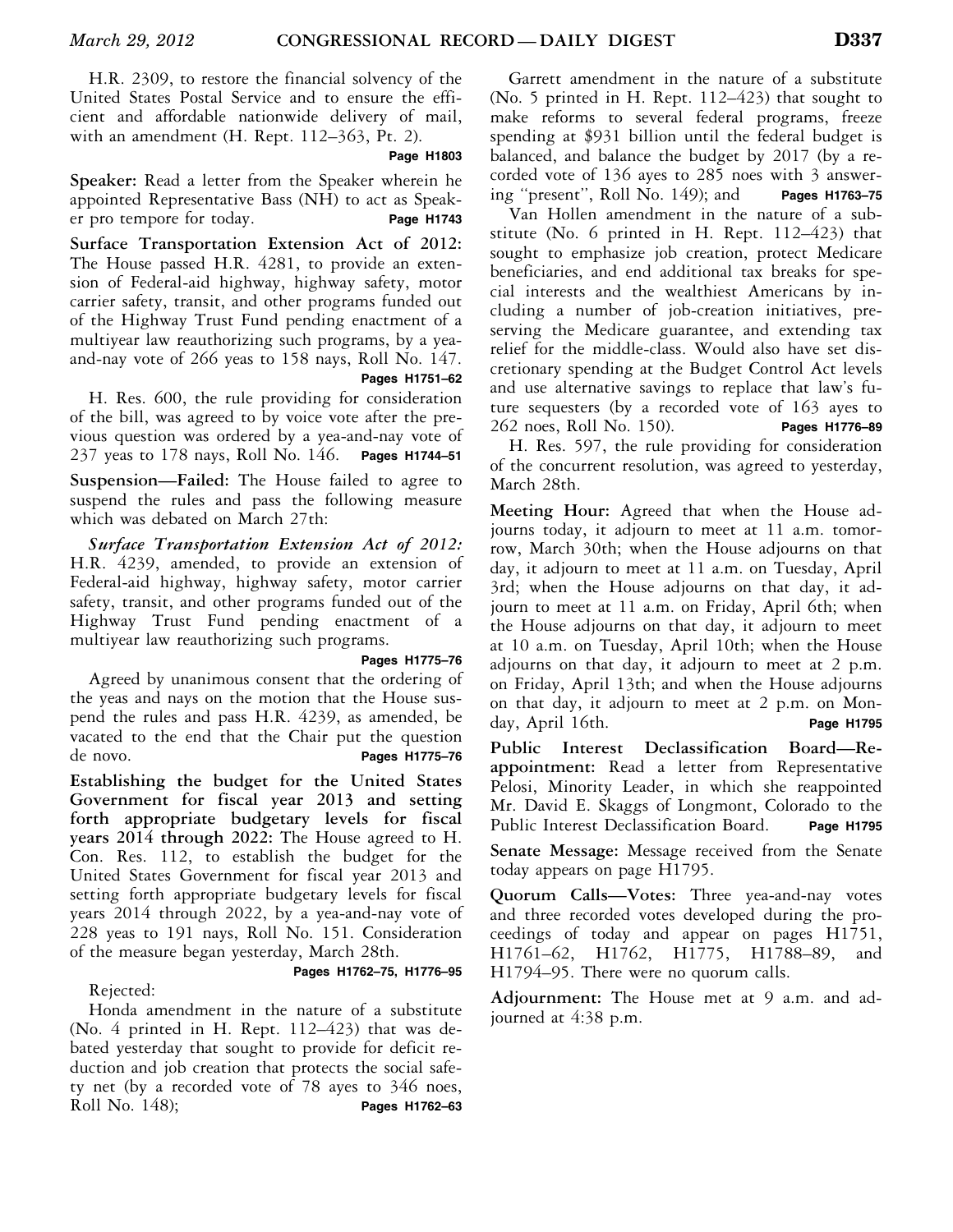### *Committee Meetings*

### **COMMITTEE ON APPROPRIATIONS— SECURITY CHALLENGES IN LATIN AMERICA**

Subcommittee on State, Foreign Operations, and Related Programs held a hearing on Security Challenges in Latin America. Testimony was heard from Kevin Whitaker, Deputy Assistant Secretary of State, Bureau of Western Hemisphere Affairs; William R. Brownfield, Assistant Secretary, Bureau of International Narcotics and Law Enforcement Affairs; and Mark Feierstein, USAID Assistant Administrator for Latin American and the Caribbean Bureau.

### **COMMITTEE ON APPROPRIATIONS—DOT AND HUD MANAGEMENT ISSUES**

Subcommittee on Transportation, Housing and Urban Development, and Related Agencies held a hearing on Department of Transportation and Housing and Urban Development Management Issues. Testimony was heard from Calvin L. Scovel III, Inspector General, Department of Transportation; David Montoya, Inspector General, Department of Housing and Urban Development; Phillip Herr, Government Accountability Office; Mathew Scire, Government Accountability Office; and Valerie Melvin, Government Accountability Office.

### **COMMITTEE ON APPROPRIATIONS— INTELLIGENCE COMMUNITY**

Subcommittee on Defense held a hearing on FY 2013 Budget Request for Intelligence Community. This was a closed hearing.

### **COMMITTEE ON APPROPRIATIONS— PUBLIC WITNESS DAY**

Subcommittee on Labor, Health and Human Services, Education, and Related Agencies held a hearing on FY 2013 Budget Issues for Public Witnesses. Testimony was heard from public witnesses.

### **COMMITTEE ON APPROPRIATIONS— PACIFIC COMMAND/KOREA**

Subcommittee on Military Construction, Veterans Affairs and Related Agencies held a hearing on FY 2013 Budget Request Pacific Command/Korea. Testimony was heard from Admiral Samuel Locklear, PACOM Commander; and General James Thurman, U.S. Forces Korea.

### **U.S. NAVAL VESSEL ACQUISITION PROGRAM—NATIONAL DEFENSE AUTHORIZATION**

*Committee on Armed Services:* Subcommittee on Seapower and Projection Forces held a hearing on oversight of U.S. Naval Vessel Acquisition Programs and Force Structure of the Department of the Navy in the Fiscal Year 2013 National Defense Authorization Budget Request. Testimony was heard from Sean Stackley, USN, Assistant Secretary of the Navy for Research, Development, and Acquisition; Vice Admiral Terry Blake, USN, Deputy Chief Naval Operations for Integration of Capabilities and Resources (N–8); Lieutenant General Richard Mills, Deputy Commander for Combat Development and Integration; and public witnesses.

### **PRICE OF ENERGY SECURITY: FROM BATTLEFIELDS TO BASES**

*Committee on Armed Services:* Subcommittee on Readiness held a hearing on What is the Price of Energy Security: from Battlefields to Bases. Testimony was heard from Sharon Burke, Assistant Secretary of Defense for Operational Energy, Department of Defense; Katherine Hammack, Assistant Secretary of the Army

Installations, Energy, and the Environment; Jackalyne Pfannenstiel, Assistant Secretary of the Navy, Energy, Installations and Environment; Terry Yonkers, Assistant Secretary of the Air Force, Installations, Environment and Logistics; and Dorothy Robyn, Deputy Under Secretary of Defense for Installations and Environment.

### **BALANCING PRIVACY AND INNOVATION**

*Committee on Energy and Commerce:* Subcommittee on Commerce, Manufacturing, and Trade held a hearing entitled ''Balancing Privacy and Innovation: Does the President's Proposal Tip the Scale?''. Testimony was heard from Jon Leibowitz, Chairman, Federal Trade Commission; Lawrence E. Strickling, Assistant Secretary for Communication and Information, Department of Commerce; and public witnesses.

### **SEMI-ANNUAL REPORT OF THE CONSUMER FINANCIAL PROTECTION BUREAU**

*Committee on Financial Services:* Full Committee held a hearing entitled ''The Semi-Annual Report of the Consumer Financial Protection Bureau''. Testimony was heard from Richard Cordray, Director, Consumer Financial Protection Bureau.

### **ASSESSING CHINA'S ROLE AND INFLUENCE IN AFRICA**

*Committee on Foreign Affairs:* Subcommittee on Africa, Global Health, and Human Rights held a hearing entitled ''Assessing China's Role and Influence in Africa''. Testimony was heard from Donald Y. Yamamoto, Principal Deputy Assistant Secretary, Bureau of African Affairs, Department of State; Carolyn Bartholomew, Commissioner, United States-China Economic and Security Review Commission; and public witnesses.

### **FISCAL YEAR 2013 BUDGET REQUEST FOR THE DEPARTMENT HOMELAND**

### **SECURITY'S OFFICE OF HEALTH AFFAIRS**

*Committee on Homeland Security:* Subcommittee on Emergency Preparedness, Response, and Communications held a hearing entitled ''The Fiscal Year 2013 Budget Request for the Department Homeland Security's Office of Health Affairs''. Testimony was heard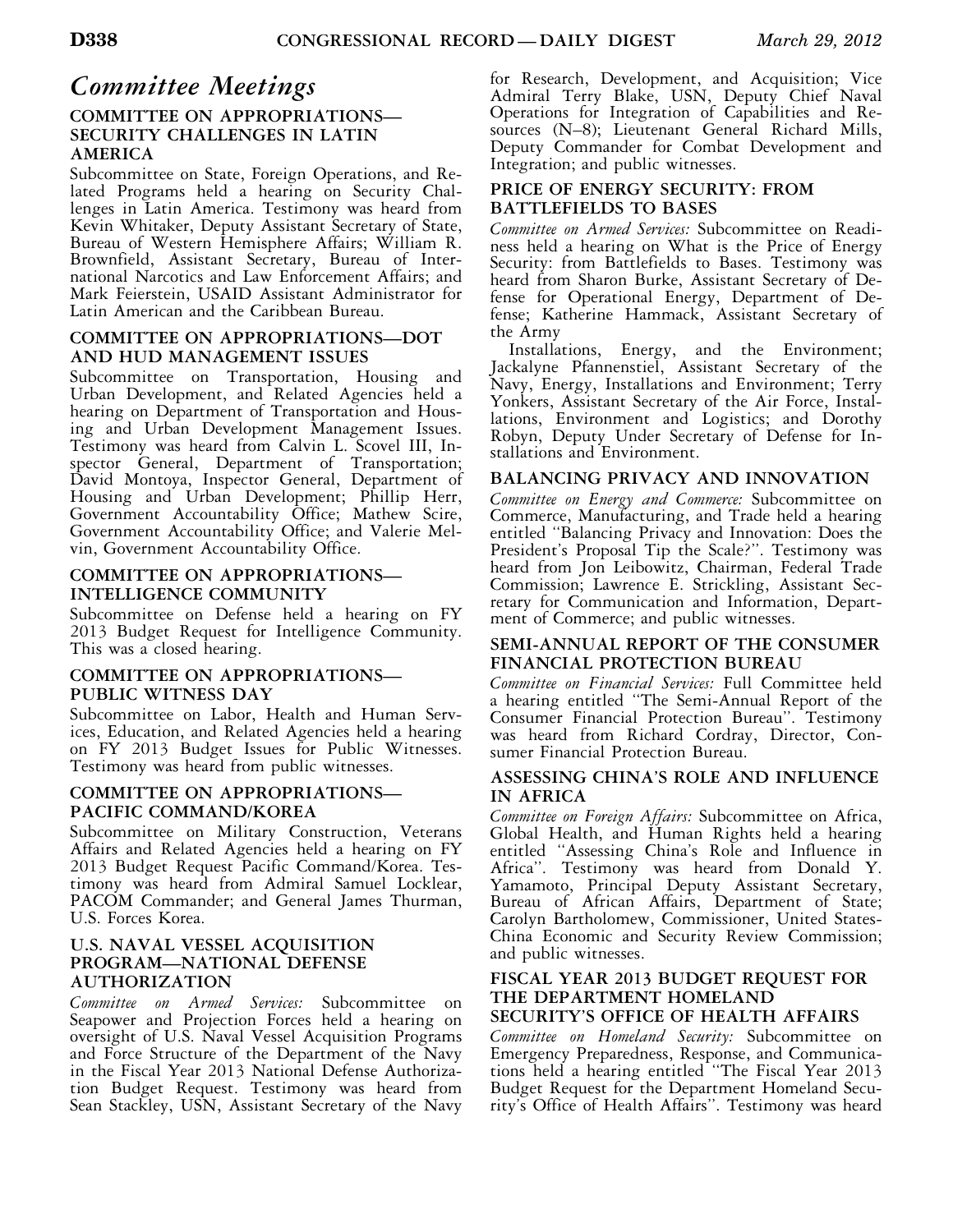from Alexander Garza, Assistant Secretary for Health Affairs,

Chief Medical Officer, Department of Homeland Security.

### **LEGISLATIVE MEASURE**

*Committee on the Judiciary:* Subcommittee on Intellectual Property, Competition and the Internet held a hearing on H.R. 1946, the "Preserving Our Hometown Independent Pharmacies Act of 2011''. Testimony was heard from Rich Feinstein, Director of the Bureau of Competition, Federal Trade Commission; and public witnesses.

### **LEGISLATIVE MEASURES**

*Committee on Natural Resources:* Subcommittee on Fisheries, Wildlife, Oceans and Insular Affairs held a hearing on the following: H.R. 1917, the ''Joint Ventures for Bird Habitat Conservation Act of 2011''; H.R. 1960, the ''North American Wetlands Conservation Extension Act 2011''; and H.R. 3074, the ''Cormorant Management and Natural Resources Protection Act''. Testimony was heard from Representatives Peterson and Klein (MN); Jerome Ford, Assistant Director for Migratory Birds, Fish and Wildlife Service; Jimmy Anthony, Assistant Secretary, Louisiana Department of Wildlife and Fisheries; Robert Ellis, Deputy Director, Bureau of Wildlife Resources, Virginia Department of Wildlife and Fisheries; and public witnesses.

### **LEGISLATIVE MEASURES**

*Committee on Natural Resources:* Subcommittee on National Parks, Forests and Public Lands held a hearing on the following: H.R. 1241, the ''Rio Grande del Norte National Conservation Area Establishment Act''; H.R. 1818, the ''Mt. Andrea Lawrence Designation Act of 2011''; H.R. 2984, the ''Maine Coastal Islands Wilderness Act of 2011''; and H.R. 4234, the ''Grazing Improvement Act of 2012''. Testimony was heard from Representative Luján; Leslie A. C. Weldon, Deputy Chief, National Forest System, Forest Service, Department of Agriculture; Mike Pool, Deputy Director, Bureau of Land Management, Department of Interior; and public witnesses.

### **SECURITY POLICY JEOPARDIZING USAID RECONSTRUCTION PROJECTS AND PERSONNEL IN AFGHANISTAN**

*Committee on Oversight and Government Reform:* Subcommittee on National Security, Homeland Defense, and Foreign Operations held a hearing entitled ''Are Changes in Security Policy Jeopardizing USAID Reconstruction Projects and Personnel in Afghanistan?''. Testimony was heard from Steven Trent, Acting Special Inspector General for Afghanistan Reconstruction; and J. Alexander Their, Assistant to the Administrator for the Office of Afghanistan and Pakistan Affairs, USAID.

### **FEDERALLY FUNDED RESEARCH: EXAMINING PUBLIC ACCESS AND SCHOLARLY PUBLICATION INTERESTS**

*Committee on Science, Space, and Technology:* Subcommittee on Investigations and Oversight held a hearing entitled ''Federally Funded Research: Examining Public Access and Scholarly Publication Interests''. Testimony was heard from public witnesses.

### **LEGISLATIVE MEASURES**

*Committee on Veterans' Affairs:* Subcommittee on Disability and Memorial Affairs held a hearing on the following: H.R. 4142, the ''American Heroes COLA Act''; H.R. 4114, the ''Veterans' Compensation Cost-of-Living Adjustment Act of 2012''; H.R. 2051, the ''Veterans Missing in America Act of 2011''; H.R. 2498, the ''Veterans Day Moment of Silence Act''; H.R. 2377, the ''Rating and Processing Individuals' Disability Claims Act''; H.R. 2717, to direct the Secretary of Veterans Affairs to designate one city in the United States each year as an 'American World War II City', and for other purposes; and H.R. 4168, the "Caring for the Fallen Act''. Testimony was heard from Representatives Guinta; Frank (MA); McIntyre; and Donnelly; Colonel Thomas Moe, Director, Ohio Department of Veterans Services; Max Cleland, Secretary, American Battle Monuments Commission; Thomas Murphy, Director of Compensation Service, Veterans Benefits Administration; and public witnesses.

### **INDIVIDUAL AND EMPLOYER MANDATES IN THE DEMOCRATS' HEALTH CARE LAW**

*Committee on Ways and Means:* Subcommittee on Health held a hearing on individual and employer mandates in the Democrats' health care law. Testimony was heard from public witnesses.

### *Joint Meetings*

No joint committee meetings were held.

### **COMMITTEE MEETINGS FOR FRIDAY, MARCH 30, 2012**

*(Committee meetings are open unless otherwise indicated)* 

**Senate** 

No meetings/hearings scheduled.

### **House**

No hearings are scheduled.